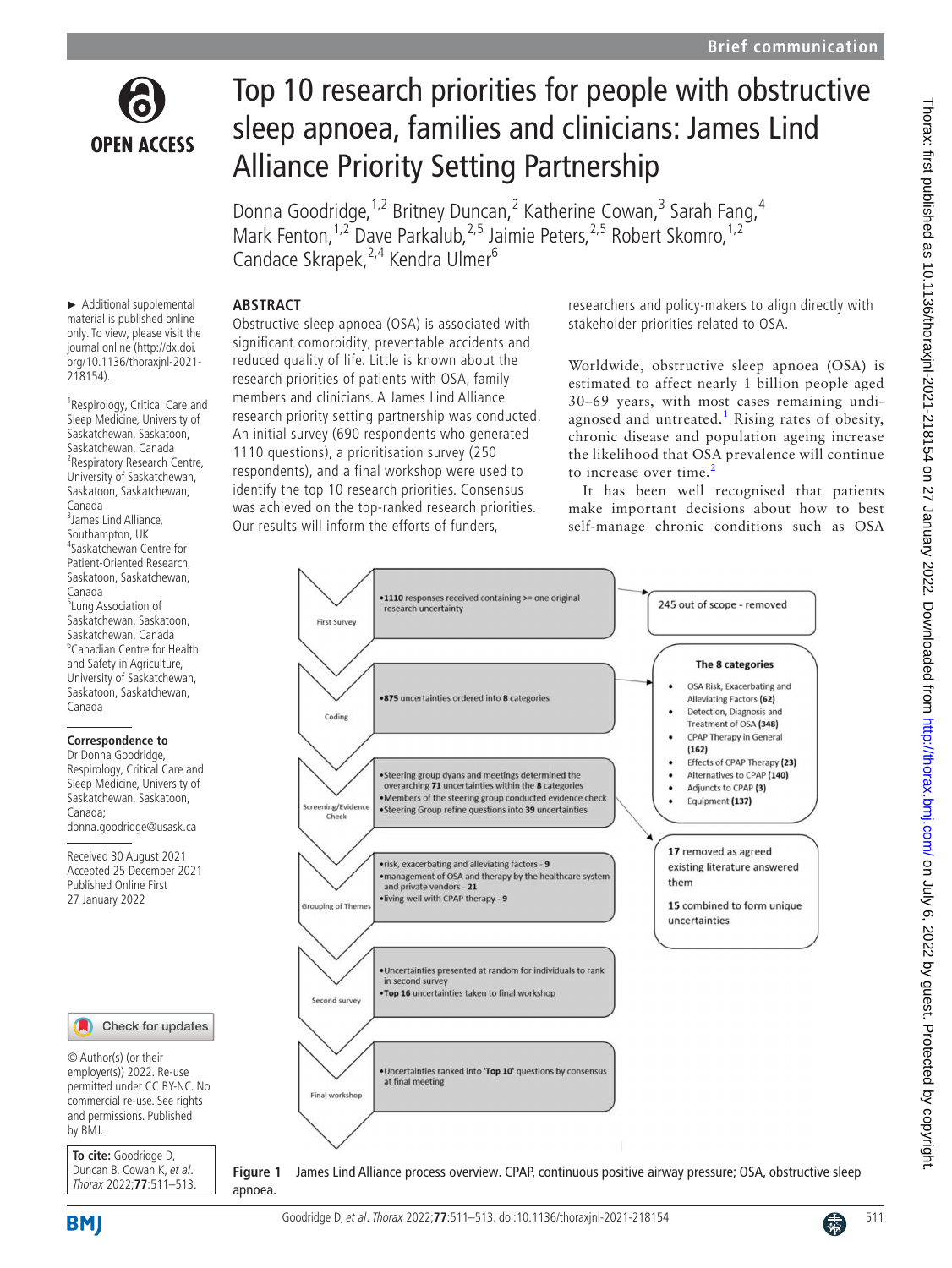<span id="page-1-0"></span>

| Characteristics of patient and family member respondents<br>Table 1 |                                                        |                                         |
|---------------------------------------------------------------------|--------------------------------------------------------|-----------------------------------------|
| Characteristic (n, %)                                               | <b>Identifying priorities</b><br>questionnaire (N=630) | Prioritisation<br>questionnaire (N=218) |
| Gender                                                              |                                                        |                                         |
| Male                                                                | 271 (43.0)                                             | 86 (39.4)                               |
| Female                                                              | 353 (56.0)                                             | 104 (47.7)                              |
| Non-binary                                                          | 2(0.3)                                                 | 1(0.5)                                  |
| No response/prefer not to answer                                    | 7(1.1)                                                 | 27 (12.4)                               |
| Age                                                                 |                                                        |                                         |
| $18 - 39$                                                           | 147 (23.3)                                             | 20 (10.5)                               |
| $40 - 59$                                                           | 269 (42.5)                                             | 90 (47.1)                               |
| $60 - 69$                                                           | 141 (22.3)                                             | 58 (30.4)                               |
| $70 - 79$                                                           | 63 (10.0)                                              | 19 (9.9)                                |
| $80 - 89$                                                           | 10(1.6)                                                | 4(2.1)                                  |
| Missing                                                             | 3(0.5)                                                 | 27 (12.4)                               |
| Ethnicity                                                           |                                                        |                                         |
| Caucasian                                                           | 548 (86.6)                                             | 176 (80.7)                              |
| <b>Metis</b>                                                        | 24 (3.8)                                               | 10(4.6)                                 |
| South-East Asian                                                    | 18(2.8)                                                | 1(0.5)                                  |
| <b>First Nations</b>                                                | 16(2.5)                                                | 3(1.4)                                  |
| Middle Eastern                                                      | 4(0.6)                                                 | 1(0.5)                                  |
| <b>Black</b>                                                        | 2(0.3)                                                 | 0                                       |
| Other                                                               | 17(2.7)                                                |                                         |
| Missing                                                             | 4(0.6)                                                 |                                         |
| Respondent category                                                 |                                                        |                                         |
| Diagnosed with OSA                                                  | 466 (73.9)                                             | 196 (89.9)                              |
| On waiting list for assessment                                      | 7(1.1)                                                 |                                         |
| Suspects OSA but has not sought<br>evaluation                       | 27(4.3)                                                |                                         |
| Family member of patient<br>diagnosed with OSA                      | 94 (14.8)                                              | 22 (10.1)                               |
| Family member of person with<br>suspected OSA                       | 36(5.7)                                                |                                         |
| Agricultural producers                                              | 45 (7.2)                                               | 13(6.0)                                 |
| Ever prescribed treatment of OSA                                    |                                                        |                                         |
| Yes                                                                 | 566 (89.4)                                             | ΝA                                      |
| No                                                                  | 62 (9.8)                                               |                                         |
| Missing                                                             | 5(0.8)                                                 |                                         |
| <b>Currently using CPAP</b>                                         |                                                        |                                         |
| Yes, 4 or more nights per week                                      | 420 (66.4)                                             | ΝA                                      |
| Yes, 1-3 nights per week                                            | 16(2.5)                                                |                                         |
| Yes, intermittently                                                 | 52 (8.2)                                               |                                         |
| No                                                                  | 141 (22.3)                                             |                                         |
| Missing                                                             | 4(0.6)                                                 |                                         |
| Duration of CPAP use<br>Under 1 year                                | 49 (7.7)                                               | <b>NA</b>                               |
| $1-5$ years                                                         | 260 (41.1)                                             |                                         |
| 6-10 years                                                          | 93 (14.7)                                              |                                         |
| >10 years                                                           | 85 (13.4)                                              |                                         |
| Missing/NA                                                          | 146 (23.1)                                             |                                         |
| Reasons for going without<br>treatment                              |                                                        | ΝA                                      |
| Unsure where to go for<br>assessment                                | 73 (11.5)                                              |                                         |

Continued

| <b>Table 1</b> Continued               |                                                        |                                         |
|----------------------------------------|--------------------------------------------------------|-----------------------------------------|
| Characteristic (n, %)                  | <b>Identifying priorities</b><br>questionnaire (N=630) | Prioritisation<br>questionnaire (N=218) |
| Cost of equipment                      | 195 (30.8)                                             |                                         |
| Travel distance to assessment          | 42(6.6)                                                |                                         |
| On waiting list                        | 47(4.7)                                                |                                         |
| Other reasons (free-text<br>responses) | 340 (53.7)                                             |                                         |

CPAP, continuous positive airway pressure; NA, not available; OSA, obstructive sleep apnoea.

and key risk factors such as obesity.<sup>[3](#page-2-2)</sup> For example, while effective continuous positive airway pressure (CPAP) use has been associated with significant improvements in many of the sequelae of  $OSA<sub>1</sub><sup>4</sup>$  $OSA<sub>1</sub><sup>4</sup>$  $OSA<sub>1</sub><sup>4</sup>$  up to 30% of patients diagnosed with OSA fail to accept CPAP therapy,<sup>[5](#page-2-4)</sup> and between 29% and 83% are estimated to be non-adherent.<sup>[6](#page-2-5)</sup> Understanding the unanswered questions of those with lived experience of OSA can make a significant contribution to the relevance of future research in this area.

Patient-oriented research, also referred to as coproduction of research, $7$  contributes value by engaging patients, their caregivers and families as partners in the research process in order to focus on patient-identified priorities and lead to improved patient outcomes. The James Lind Alliance (JLA) Priority Setting Partnership (PSP) brings patients, caregivers and clinicians together to identify their unanswered questions. We conducted a JLA PSP to identify the key diagnostic and treatment uncertainties related to OSA and produce the top 10 research questions in these areas.

## **METHODS**

Our PSP took place between October 2019 and January 2021. Guided by a JLA facilitator and following the prescribed methodology,<sup>[8](#page-2-7)</sup> we adapted the process in several ways. First, in order to engage populations such as older, rural and indigenous persons, as well as those with limited access to technology, we augmented the first online elicitation survey with in-person data collection (prior to COVID-19). Second, the final workshop was conducted virtually due to COVID-19 restrictions. The Reporting guideline for PRIority Setting of health research guidelines<sup>[9](#page-2-8)</sup> ensured comprehensive and transparent reporting of this PSP.

Our steering group included: six patient partners; a Knowledge Keeper working with Indigenous Services at the Saskatchewan Health Authority; two sleep specialist physicians; a nurse who facilitated an OSA support group; a nurse manager from the local sleep lab; a nurse specialising in rural health; a patient engagement specialist from the Saskatchewan Centre from Patient-Oriented Research; a nurse researcher and a research coordinator.

The initial Elicitation Survey was conducted between November 2019 and March 2020 in both online and paper formats. The survey was widely advertised through posters, broadcast media interviews and social media. In addition to demographic questions, the survey asked 'What questions on Obstructive Sleep Apnoea would you like to see answered by research?' Respondents submitted up to five free-text questions.

Two team members (BD and DG) independently reviewed all questions submitted, consolidating similar questions. Steering group members reviewed the consolidated questions to determine whether they adequately reflected the submitted